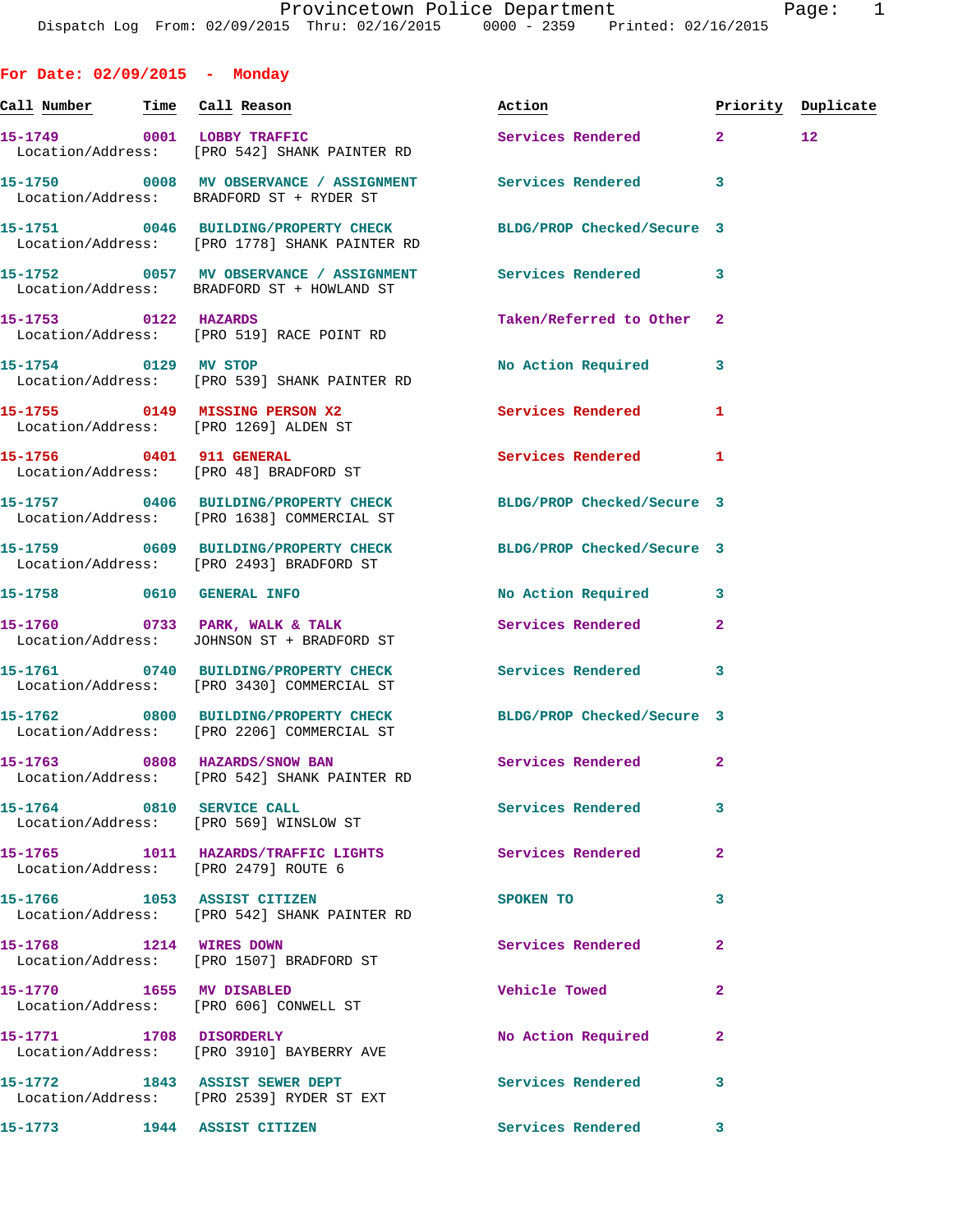|                                                                  | Dispatch Log From: 02/09/2015 Thru: 02/16/2015 0000 - 2359 Printed: 02/16/2015                                  | Provincetown Police Department          |                         | Page: 2         |  |
|------------------------------------------------------------------|-----------------------------------------------------------------------------------------------------------------|-----------------------------------------|-------------------------|-----------------|--|
| Location/Address: [PRO 2102] SNOW ST                             |                                                                                                                 |                                         |                         |                 |  |
|                                                                  | 15-1774 2057 PROPERTY CHECK REQUEST<br>ENGLEST Services Rendered 13<br>Location/Address: [PRO 2394] GARFIELD ST |                                         |                         |                 |  |
|                                                                  | 15-1775 2312 LOBBY TRAFFIC<br>Location/Address: [PRO 542] SHANK PAINTER RD                                      | Services Rendered 3                     |                         | 13 <sub>1</sub> |  |
|                                                                  | 15-1776 2334 BUILDING/PROPERTY CHECK BLDG/PROP Checked/Secure 3<br>Location/Address: [PRO 3609] COMMERCIAL ST   |                                         |                         |                 |  |
| For Date: $02/10/2015$ - Tuesday                                 |                                                                                                                 |                                         |                         |                 |  |
|                                                                  | 15-1777 0021 MV OBSERVANCE / ASSIGNMENT Services Rendered 3<br>Location/Address: [PRO 3231] BRADFORD ST         |                                         |                         |                 |  |
|                                                                  | 15-1778 0052 BUILDING/PROPERTY CHECK Services Rendered 3<br>Location/Address: [PRO 3259] MACMILLAN WHARF        |                                         |                         |                 |  |
|                                                                  | 15-1779 0154 BUILDING/PROPERTY CHECK Services Rendered 3<br>Location/Address: [PRO 433] RYDER ST EXT            |                                         |                         |                 |  |
|                                                                  | 15-1780 0239 BUILDING/PROPERTY CHECK<br>Location/Address: [PRO 2206] COMMERCIAL ST                              | <b>Services Rendered</b>                | $\mathbf{3}$            |                 |  |
| 15-1781 0253 HAZARDS/RAFT                                        | Location/Address: [PRO 2543] MACMILLAN WHARF                                                                    | No Action Required 2                    |                         |                 |  |
|                                                                  | 15-1782 0359 BUILDING/PROPERTY CHECK<br>Location/Address: [PRO 1780] JOHNSON ST                                 | BLDG/PROP Checked/Secure 3              |                         |                 |  |
| Location/Address: [PRO 2520] PRINCE ST                           | 15-1783 0427 BUILDING/PROPERTY CHECK Services Rendered 3                                                        |                                         |                         |                 |  |
|                                                                  | 15-1784 0447 PARK, WALK & TALK<br>Location/Address: [PRO 539] SHANK PAINTER RD                                  | Services Rendered                       | $\mathbf{2}$            |                 |  |
|                                                                  | 15-1785 0607 BUILDING/PROPERTY CHECK Services Rendered<br>Location/Address: [PRO 2483] COMMERCIAL ST            |                                         | $\overline{\mathbf{3}}$ |                 |  |
|                                                                  | 15-1786 0726 BUILDING/PROPERTY CHECK BLDG/PROP Checked/Secure 3<br>Location/Address: [PRO 3259] MACMILLAN WHARF |                                         |                         |                 |  |
| 15-1787 0815 AT SCHOOL                                           | Location/Address: [PRO 569] WINSLOW ST                                                                          | Services Rendered 3                     |                         |                 |  |
|                                                                  | 15-1788 0844 WELL-BEING CHECK<br>Location/Address: [PRO 1540] COMMERCIAL ST                                     | Services Rendered 3                     |                         |                 |  |
|                                                                  | 15-1789 0914 BUILDING/PROPERTY CHECK BLDG/PROP Checked/Secure 3<br>Location/Address: [PRO 516] RACE POINT RD    |                                         |                         |                 |  |
|                                                                  | 15-1791 0938 SERVICE CALL<br>Location/Address: [PRO 2543] MACMILLAN WHARF                                       | Services Rendered 3                     |                         |                 |  |
| 15-1792 1036 CHECK FRAUD                                         | Location/Address: [PRO 413] CONWELL ST                                                                          | SPOKEN TO DESCRIPTION OF REAL PROPERTY. | $\mathbf{2}$            |                 |  |
| 15-1794 1145 COURT RUN                                           | Location/Address: [PRO 542] SHANK PAINTER RD                                                                    | Services Rendered 3                     |                         |                 |  |
|                                                                  | 15-1796 1324 BUILDING/PROPERTY CHECK BLDG/PROP Checked/Secure 3<br>Location/Address: [PRO 75] CAPTAIN BERTIE RD |                                         |                         |                 |  |
| 15-1797 1402 AT SCHOOL<br>Location/Address: [PRO 569] WINSLOW ST |                                                                                                                 | Services Rendered 3                     |                         |                 |  |
| 15-1799   1611   COMPLAINT                                       | Location/Address: [PRO 1495] ALDEN ST                                                                           | Services Rendered 3                     |                         |                 |  |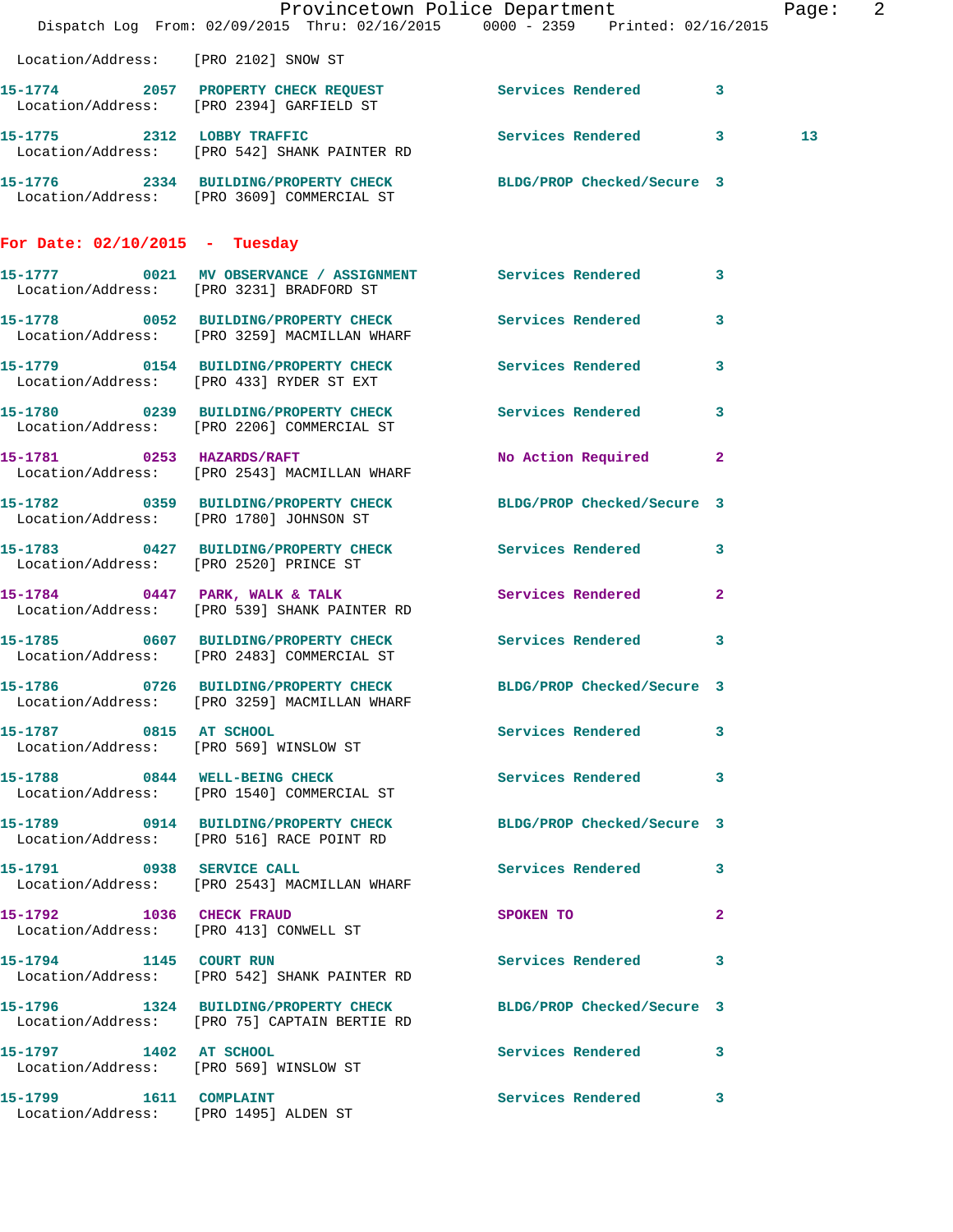|                            | Provincetown Police Department                                                                                    |                             | Page: | 3 |
|----------------------------|-------------------------------------------------------------------------------------------------------------------|-----------------------------|-------|---|
|                            | Dispatch Log From: 02/09/2015 Thru: 02/16/2015 0000 - 2359 Printed: 02/16/2015                                    |                             |       |   |
| 15-1801 1654 MV COMPLAINT  | Location/Address: [PRO 122] COMMERCIAL ST                                                                         | <b>Services Rendered 22</b> |       |   |
|                            | 15-1802 1903 BUILDING/PROPERTY CHECK<br>Location/Address: [PRO 1638] COMMERCIAL ST                                | BLDG/PROP Checked/Secure 3  |       |   |
|                            | 15-1803 2013 BUILDING/PROPERTY CHECK BLDG/PROP Checked/Secure 3<br>Location/Address: [PRO 306] COMMERCIAL ST      |                             |       |   |
|                            | 15-1804 2152 ASSIST AGENCY / WATER DEPT<br>Location/Address: [PRO 1493] UPPER MILLER HILL RD                      | Taken/Referred to Other 3   |       |   |
|                            | 15-1805 2235 ASSIST AGENCY / WATER DEPT Taken/Referred to Other 3<br>Location/Address: [PRO 3259] MACMILLAN WHARF |                             |       |   |
|                            | 15-1806  2325 BUILDING/PROPERTY CHECK BLDG/PROP Checked/Secure 3<br>Location/Address: [PRO 2898] JEROME SMITH RD  |                             |       |   |
| 15-1807 2333 LOBBY TRAFFIC | Location/Address: [PRO 542] SHANK PAINTER RD                                                                      | Services Rendered 3         | 18    |   |

## **For Date: 02/11/2015 - Wednesday**

|                                      | 15-1808       0034   BUILDING/PROPERTY CHECK        Services Rendered<br>Location/Address: [PRO 2520] PRINCE ST       |                          | 3            |   |
|--------------------------------------|-----------------------------------------------------------------------------------------------------------------------|--------------------------|--------------|---|
| Location/Address: SHANK PAINTER RD   | 15-1809 0122 MV OBSERVANCE / ASSIGNMENT Services Rendered 3                                                           |                          |              |   |
|                                      | 15-1810 		 0156 BUILDING/PROPERTY CHECK 			BLDG/PROP Checked/Secure 3<br>Location/Address: [PRO 545] SHANK PAINTER RD |                          |              |   |
|                                      | 15-1811 0158 BUILDING/PROPERTY CHECK Services Rendered<br>Location/Address: [PRO 2542] COMMERCIAL ST                  |                          | $\mathbf{3}$ |   |
|                                      | 15-1812 0306 BUILDING/PROPERTY CHECK Services Rendered<br>Location/Address: [PRO 3259] MACMILLAN WHARF                |                          | 3            |   |
|                                      | 15-1814 0510 BUILDING/PROPERTY CHECK Services Rendered<br>Location/Address: [PRO 75] CAPTAIN BERTIE RD                |                          | 3            |   |
| Location/Address: [PRO 3287] ROUTE 6 | 15-1813 0511 BUILDING/PROPERTY CHECK BLDG/PROP Checked/Secure 3                                                       |                          |              |   |
| 15-1815 0520 TTY TEST                | Location/Address: [PRO 542] SHANK PAINTER RD                                                                          | Services Rendered        | $\mathbf{1}$ |   |
|                                      | 15-1816 0544 BUILDING/PROPERTY CHECK Services Rendered<br>Location/Address: [PRO 2500] COMMERCIAL ST                  |                          | 3            |   |
| Location/Address: CONWELL ST         | 15-1817 6605 MV OBSERVANCE / ASSIGNMENT Services Rendered                                                             |                          | 3            |   |
|                                      | 15-1818 6742 MV OBSERVANCE / ASSIGNMENT Services Rendered<br>Location/Address: CONWELL ST + ROUTE 6                   |                          | 3            |   |
| Location/Address: [PRO 2519] ROUTE 6 |                                                                                                                       |                          | 3            |   |
|                                      | 15-1820 0808 SNOW REMOVAL COMPLAINT<br>Location/Address: [PRO 842] COMMERCIAL ST                                      | SPOKEN TO                | $\mathbf{3}$ | 1 |
| 15-1821 0811 AT SCHOOL               | Location/Address: [PRO 569] WINSLOW ST                                                                                | <b>Services Rendered</b> | 3            |   |
|                                      | 15-1822 0812 FENCE DAMAGED<br>Location/Address: [PRO 1437] TREMONT ST                                                 | Services Rendered        | $\mathbf{3}$ |   |
| Location/Address: [PRO 2518] ROUTE 6 | 15-1823 0821 VERBAL INSPECTION                                                                                        | <b>VERBAL WARNING</b>    | 3            |   |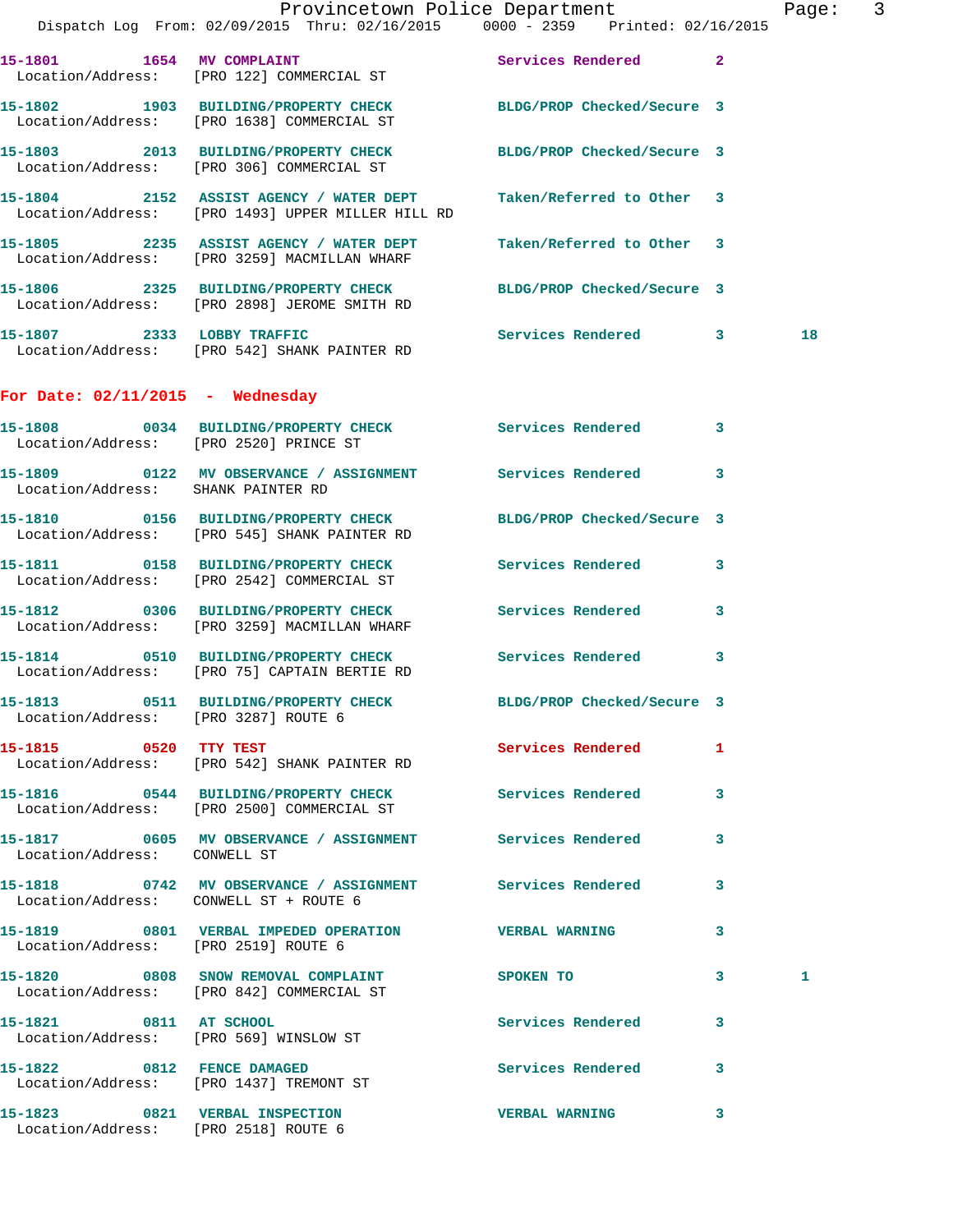|                                       | Provincetown Police Department The Rage: 4<br>Dispatch Log From: 02/09/2015 Thru: 02/16/2015 0000 - 2359 Printed: 02/16/2015 |                            |                |              |  |
|---------------------------------------|------------------------------------------------------------------------------------------------------------------------------|----------------------------|----------------|--------------|--|
|                                       | 15-1824 0836 MV OBSERVANCE / ASSIGNMENT Services Rendered 3<br>Location/Address: [PRO 106] COMMERCIAL ST                     |                            |                |              |  |
|                                       | 15-1825 0848 BUILDING/PROPERTY CHECK BLDG/PROP Checked/Secure 3<br>Location/Address: [PRO 2540] RACE POINT RD                |                            |                |              |  |
|                                       | 15-1827 0849 BUILDING/PROPERTY CHECK BLDG/PROP Checked/Secure 3<br>Location/Address: [PRO 3259] MACMILLAN WHARF              |                            |                |              |  |
|                                       | 15-1826 0850 DOCTO-ORDERED TRANSPORT Transported to Hospital 1<br>Location/Address: [PRO 440] HARRY KEMP WAY                 |                            |                |              |  |
|                                       | 15-1828 0858 HARASSMENT<br>Location/Address: [PRO 1192] COMMERCIAL ST                                                        | Could Not Locate 2         |                | $\mathbf{1}$ |  |
| 15-1829 0859 VERBAL SPEED             | Location/Address: PROVINCELANDS RD + BRADFORD ST EXT                                                                         | <b>VERBAL WARNING 3</b>    |                |              |  |
|                                       | 15-1832  0920 MV OBSERVANCE / ASSIGNMENT Services Rendered 3<br>Location/Address: [PRO 447] JEROME SMITH RD                  |                            |                |              |  |
|                                       | 15-1833 0933 WRITTEN SPEED/STOP SIGN Citation/Warning Issued 3<br>Location/Address: [PRO 3296] SHANK PAINTER RD              |                            |                |              |  |
|                                       | 15-1834      0950 PARK, WALK & TALK           Services Rendered      2<br>Location/Address:   [PRO 488] MAYFLOWER ST         |                            |                |              |  |
|                                       | 15-1835 1042 MV OBSERVANCE / ASSIGNMENT Services Rendered 3<br>Location: [PRO 3672] TOWN LINE                                |                            |                |              |  |
| Location/Address: [PRO 2519] ROUTE 6  | 15-1836 1058 WRITTEN WARNING SPEED Citation/Warning Issued 3                                                                 |                            |                |              |  |
|                                       | 15-1837 1108 FOLLOW UP<br>Location/Address: [PRO 3259] MACMILLAN WHARF                                                       | FOLLOW UP                  | $\mathbf{2}$   |              |  |
| Location/Address: [PRO 3222] ALDEN ST | 15-1840 1126 STOLEN ITEMS ALLEGATION SPOKEN TO                                                                               |                            | $\overline{2}$ |              |  |
|                                       | 15-1841 1156 MV OBSERVANCE / ASSIGNMENT Services Rendered 3<br>Location/Address: HIGH POLE HL + BRADFORD ST                  |                            |                |              |  |
|                                       | 15-1843 1307 BUILDING/PROPERTY CHECK                                                                                         | BLDG/PROP Checked/Secure 3 |                |              |  |

**15-1844 1308 ASSIST CITIZEN Services Rendered 3 1**  Location/Address: [PRO 973] LOVETTS CT

**15-1845 1328 MV ACCIDENT Services Rendered 1**  Location/Address: [PRO 3259] MACMILLAN WHARF Refer To Accident: 15-12-AC

Location/Address: [PRO 3287] ROUTE 6

**15-1846 1331 SNOW REMOVAL COMPLAINT Services Rendered 3**  Location/Address: [PRO 843] COMMERCIAL ST **15-1847 1338 BUILDING/PROPERTY CHECK BLDG/PROP Checked/Secure 3**  Location/Address: [PRO 2483] COMMERCIAL ST **15-1848 1349 VERBAL HEADLIGHT VERBAL WARNING 3**  Location/Address: [PRO 2277] BRADFORD ST **15-1855 1500 MV COMPLAINT Services Rendered 2**  Location/Address: [PRO 937] FRANKLIN ST **15-1850 1553 PROPERTY DAMAGE Services Rendered 3**  Location/Address: [PRO 559] TREMONT ST

**15-1851 1652 BUILDING/PROPERTY CHECK BLDG/PROP Checked/Secure 3**  Location/Address: [PRO 512] PRINCE ST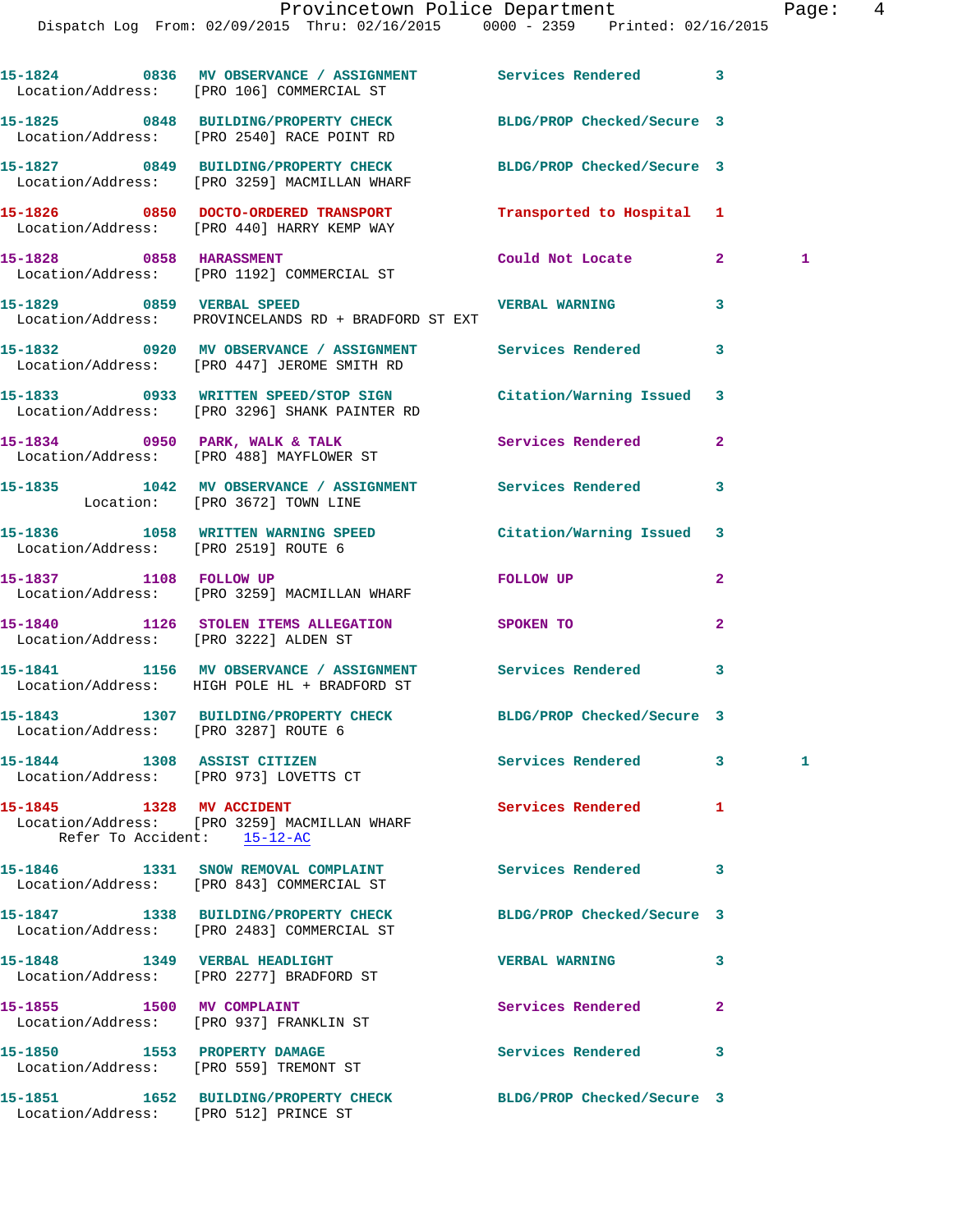|                                     | Dispatch Log From: 02/09/2015 Thru: 02/16/2015 0000 - 2359 Printed: 02/16/2015                                  | Provincetown Police Department | Page: 5 |
|-------------------------------------|-----------------------------------------------------------------------------------------------------------------|--------------------------------|---------|
| Location/Address: SHANK PAINTER RD  | 15-1852 1824 MV OBSERVANCE / ASSIGNMENT No Action Required 3                                                    |                                |         |
|                                     | 15-1853 2059 BUILDING/PROPERTY CHECK BLDG/PROP Checked/Secure 3<br>Location/Address: [PRO 175] COMMERCIAL ST    |                                |         |
|                                     | 15-1854 2108 BUILDING/PROPERTY CHECK<br>Location/Address: [PRO 3259] MACMILLAN WHARF                            | BLDG/PROP Checked/Secure 3     |         |
|                                     | 15-1856 2248 LOBBY TRAFFIC<br>Location/Address: [PRO 542] SHANK PAINTER RD                                      | Services Rendered 3            | 26      |
|                                     | 15-1859 2337 BUILDING/PROPERTY CHECK Services Rendered 3<br>Location/Address: [PRO 3430] COMMERCIAL ST          |                                |         |
|                                     | 15-1857 2339 BUILDING/PROPERTY CHECK BLDG/PROP Checked/Secure 3<br>Location/Address: [PRO 2543] MACMILLAN WHARF |                                |         |
|                                     | 15-1858 2344 BUILDING/PROPERTY CHECK<br>Location/Address: [PRO 2543] MACMILLAN WHARF                            | BLDG/PROP Checked/Secure 3     |         |
|                                     | 15-1860 2351 PARK, WALK & TALK 3 Services Rendered 2<br>Location/Address: [PRO 105] COMMERCIAL ST               |                                |         |
| For Date: $02/12/2015$ - Thursday   |                                                                                                                 |                                |         |
|                                     | 15-1861 0009 MV OBSERVANCE / ASSIGNMENT Services Rendered 3<br>Location/Address: HIGH POLE HL + BRADFORD ST     |                                |         |
|                                     | 15-1862 0018 BUILDING/PROPERTY CHECK<br>Location/Address: [PRO 751] BRADFORD ST                                 | BLDG/PROP Checked/Secure 3     |         |
|                                     | 15-1863 0123 BUILDING/PROPERTY CHECK Services Rendered 3<br>Location/Address: [PRO 3259] MACMILLAN WHARF        |                                |         |
|                                     | 15-1864 0203 MV OBSERVANCE / ASSIGNMENT Services Rendered 3<br>Location/Address: BRADFORD ST + STANDISH ST      |                                |         |
|                                     | 15-1865 0217 BUILDING/PROPERTY CHECK BLDG/PROP Checked/Secure 3<br>Location/Address: [PRO 2512] JEROME SMITH RD |                                |         |
|                                     | 15-1866 0228 BUILDING/PROPERTY CHECK<br>Location/Address: [PRO 545] SHANK PAINTER RD                            | Services Rendered 3            |         |
|                                     | 15-1867 0311 BUILDING/PROPERTY CHECK<br>Location/Address: [PRO 1638] COMMERCIAL ST                              | BLDG/PROP Checked/Secure 3     |         |
|                                     | 15-1868 0500 BUILDING/PROPERTY CHECK<br>Location/Address: [PRO 2898] JEROME SMITH RD                            | Services Rendered 3            |         |
|                                     | 15-1869 0508 BUILDING/PROPERTY CHECK<br>Location/Address: [PRO 2329] TELEGRAPH HILL RD                          | BLDG/PROP Checked/Secure 3     |         |
|                                     | 15-1870 0521 BUILDING/PROPERTY CHECK<br>Location/Address: [PRO 444] HIGH POLE HILL                              | BLDG/PROP Checked/Secure 3     |         |
|                                     | 15-1871 0550 BUILDING/PROPERTY CHECK Services Rendered 3<br>Location/Address: [PRO 526] RYDER ST EXT            |                                |         |
| Location/Address: [PRO 521] ROUTE 6 |                                                                                                                 |                                | 3       |
| 15-1873 0726 TRAFFIC CONTROL        | Location/Address: [PRO 3430] COMMERCIAL ST                                                                      | Services Rendered              | 3       |
|                                     | 15-1874 0814 AT SCHOOL<br>Location/Address: [PRO 569] WINSLOW ST                                                | Services Rendered              | 3       |
| 15-1875 0815 MISSING PERSON         |                                                                                                                 | Services Rendered 1            |         |

Location/Address: [PRO 539] SHANK PAINTER RD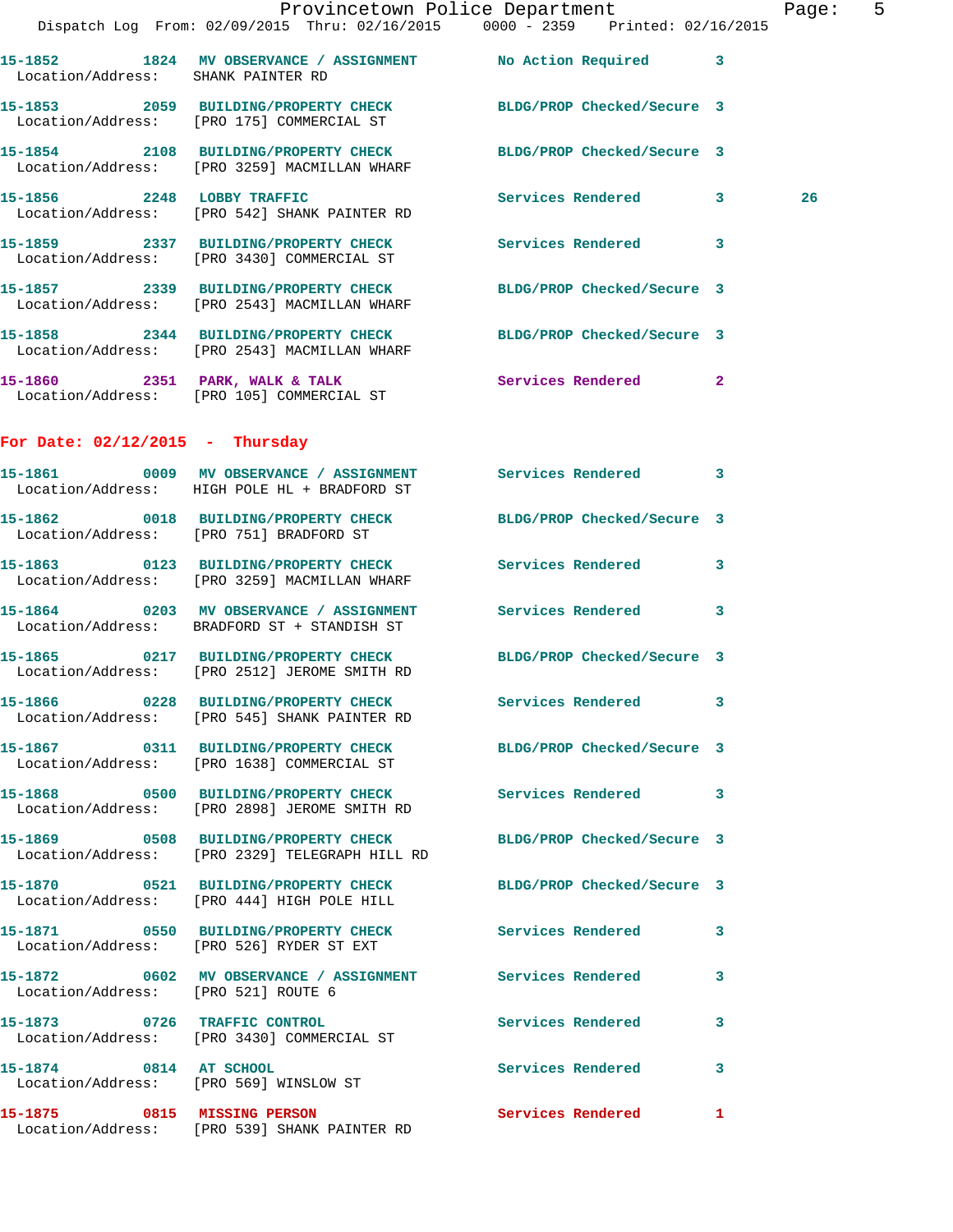|                      | 15-1876 6852 MV OBSERVANCE / ASSIGNMENT Services Rendered<br>Location/Address: HIGH POLE HL + BRADFORD ST  |                            | $\mathbf{3}$ |    |
|----------------------|------------------------------------------------------------------------------------------------------------|----------------------------|--------------|----|
|                      | 15-1877 0918 VERBAL INSPECTION<br>Location/Address: [PRO 1793] BRADFORD ST                                 | <b>VERBAL WARNING</b>      | 3            |    |
|                      | 15-1878 0928 BUILDING/PROPERTY CHECK<br>Location/Address: [PRO 3317] CEMETERY RD                           | BLDG/PROP Checked/Secure 3 |              | 1  |
|                      | 15-1879 0930 PET PANTRY<br>Location/Address: [PRO 285] COMMERCIAL ST                                       | Services Rendered 3        |              |    |
|                      | 15-1880 0934 BUILDING/PROPERTY CHECK BLDG/PROP Checked/Secure 3<br>Location/Address: [PRO 2539] RYDER ST   |                            |              |    |
|                      | 15-1881 1011 VERBAL INSPECTION<br>Location/Address: [PRO 2518] ROUTE 6                                     | <b>VERBAL WARNING</b>      | 3            |    |
|                      | 15-1882 1014 ILLEGALLY PARKED MV/TOW Vehicle Towed<br>Location/Address: [PRO 2564] COMMERCIAL ST           |                            | $\mathbf{2}$ |    |
|                      | 15-1883 1022 MV OBSERVANCE / ASSIGNMENT Services Rendered 3<br>Location/Address: [PRO 3440] ROUTE 6        |                            |              |    |
|                      | 15-1884 1031 BUILDING/PROPERTY CHECK BLDG/PROP Checked/Secure 3<br>Location/Address: [PRO 571] ALDEN ST    |                            |              |    |
|                      | 15-1885 1034 WRITTEN WARNING SPEED<br>Location/Address: [PRO 2521] ROUTE 6                                 | Citation/Warning Issued 3  |              |    |
|                      | 15-1886 1300 PARK, WALK & TALK<br>Location: [PRO 3431] LOPES SQUARE                                        | Services Rendered          | $\mathbf{2}$ |    |
|                      | 15-1887 1311 BUILDING/PROPERTY CHECK<br>Location/Address: [PRO 182] COMMERCIAL ST                          | BLDG/PROP Checked/Secure 3 |              |    |
|                      | 15-1888 1321 INJURED HAWK<br>Location/Address: [PRO 569] WINSLOW ST                                        | Taken/Referred to Other 2  |              |    |
|                      | 15-1889 1536 MEDICAL EMERGENCY<br>Location/Address: [PRO 3305] COURT ST                                    | False Alarm                | $\mathbf{1}$ |    |
|                      | 15-1890 1547 OPEN SLIDER<br>Location/Address: [PRO 1541] COMMERCIAL ST                                     | BLD/PROP CHECKED UNSECUR 3 |              |    |
|                      | 15-1891 1636 ALARM - GENERAL<br>Location/Address: [PRO 2817] COMMODORE AVE                                 | False Alarm                | $\mathbf{1}$ |    |
|                      | 15-1892 1638 SNOW COVERED HEAT VENT<br>Location/Address: [PRO 2788] YOUNGS CT                              | BLDG/PROP Checked/Secure 3 |              |    |
| 15-1893 1743 MV STOP | Location/Address: CENTER ST + BRADFORD ST                                                                  | <b>VERBAL WARNING</b>      | 3            |    |
|                      | 15-1894 1910 LOST KEYS<br>Location/Address: [PRO 1892] SHANK PAINTER RD                                    | Services Rendered          | 3            |    |
|                      | 15-1895 2041 MV OBSERVANCE / ASSIGNMENT Services Rendered<br>Location/Address: [PRO 2368] SHANK PAINTER RD |                            | 3            |    |
|                      | 15-1896 2045 BUILDING/PROPERTY CHECK<br>Location/Address: [PRO 3256] COMMERCIAL ST                         | BLDG/PROP Checked/Secure 3 |              |    |
|                      | 15-1897 2118 BUILDING/PROPERTY CHECK<br>Location/Address: [PRO 3004] BRADFORD ST                           | BLDG/PROP Checked/Secure 3 |              |    |
|                      | 15-1898 2249 LOBBY TRAFFIC<br>Location/Address: [PRO 542] SHANK PAINTER RD                                 | Services Rendered 3        |              | 23 |
|                      | 15-1899 2315 BUILDING/PROPERTY CHECK                                                                       | BLDG/PROP Checked/Secure 3 |              |    |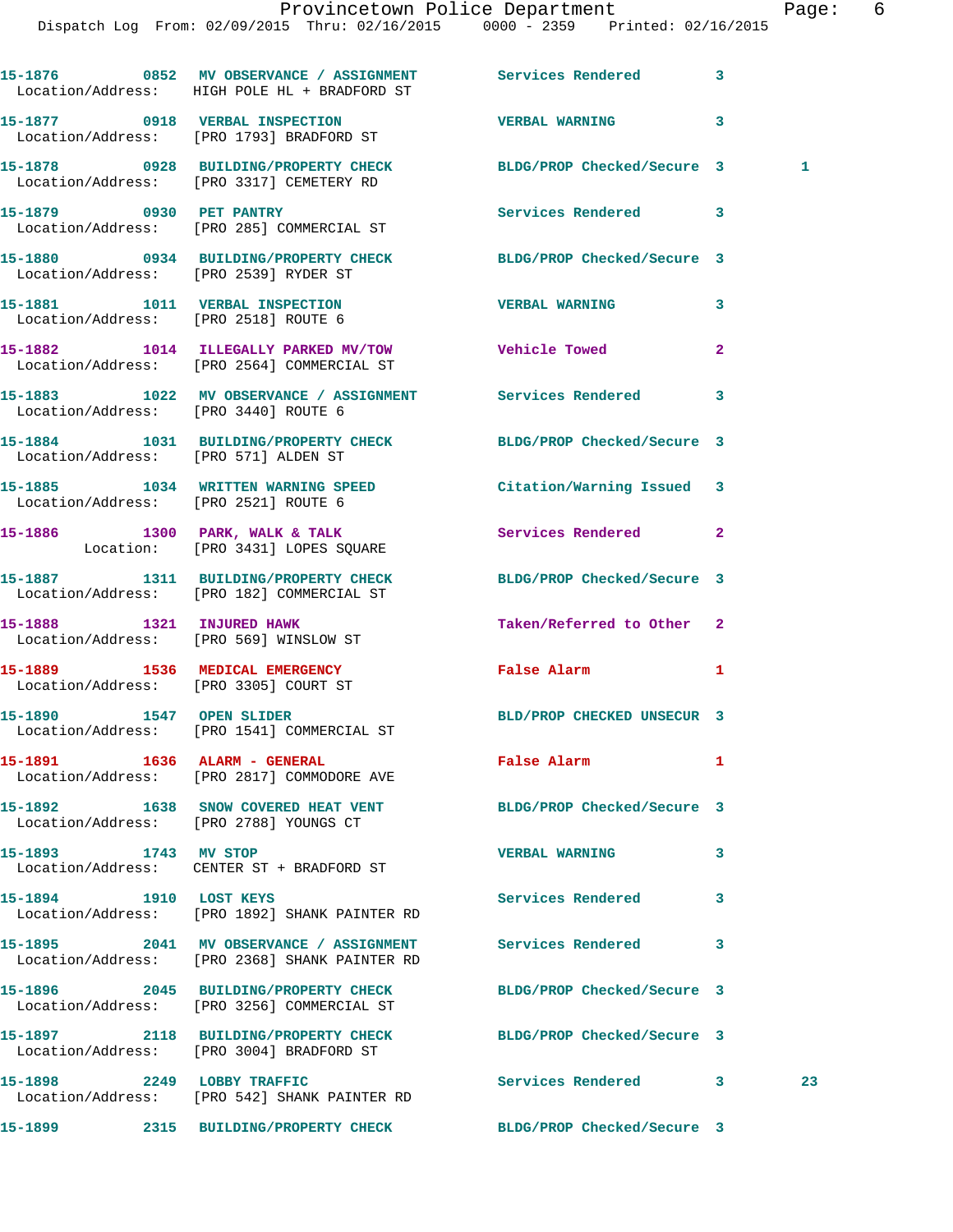|                                        | Dispatch Log From: 02/09/2015 Thru: 02/16/2015 0000 - 2359 Printed: 02/16/2015                                  | Provincetown Police Department |              | Page: 7 |
|----------------------------------------|-----------------------------------------------------------------------------------------------------------------|--------------------------------|--------------|---------|
|                                        |                                                                                                                 |                                |              |         |
|                                        | Location/Address: [PRO 1780] JOHNSON ST                                                                         |                                |              |         |
|                                        | 15-1901 2321 BUILDING/PROPERTY CHECK BLDG/PROP Checked/Secure 3<br>Location/Address: [PRO 1638] COMMERCIAL ST   |                                |              |         |
| 15-1900 2325 MV STOP                   | Location/Address: BRADFORD ST + COOK ST                                                                         | Citation/Warning Issued 3      |              |         |
|                                        | 15-1902 2335 BUILDING/PROPERTY CHECK BLDG/PROP Checked/Secure 3<br>Location/Address: [PRO 530] SHANK PAINTER RD |                                |              |         |
|                                        | 15-1903 2336 MV OBSERVANCE / ASSIGNMENT Services Rendered 3<br>Location/Address: RYDER ST + BRADFORD ST         |                                |              |         |
| For Date: $02/13/2015$ - Friday        |                                                                                                                 |                                |              |         |
|                                        | 15-1904 0004 BUILDING/PROPERTY CHECK BLDG/PROP Checked/Secure 3<br>Location/Address: [PRO 440] HARRY KEMP WAY   |                                |              |         |
| Location/Address: SHANK PAINTER RD     | 15-1905 0021 MV OBSERVANCE / ASSIGNMENT Services Rendered 3                                                     |                                |              |         |
|                                        | 15-1906 0046 BUILDING/PROPERTY CHECK BLDG/PROP Checked/Secure 3<br>Location/Address: [PRO 306] COMMERCIAL ST    |                                |              |         |
|                                        | 15-1907 0051 MV OBSERVANCE / ASSIGNMENT Services Rendered 3<br>Location/Address: [PRO 94] BRADFORD ST           |                                |              |         |
|                                        | 15-1908 0100 BUILDING/PROPERTY CHECK Services Rendered 3<br>Location/Address: [PRO 75] CAPTAIN BERTIE RD        |                                |              |         |
|                                        | 15-1909 0127 BUILDING/PROPERTY CHECK BLDG/PROP Checked/Secure 3<br>Location/Address: [PRO 488] MAYFLOWER AVE    |                                |              |         |
|                                        | 15-1910 0155 BUILDING/PROPERTY CHECK<br>Location/Address: [PRO 2728] COMMERCIAL ST                              | BLDG/PROP Checked/Secure 3     |              |         |
| Location/Address: [PRO 446] HOWLAND ST | 15-1911 0245 BUILDING/PROPERTY CHECK BLDG/PROP Checked/Secure 3                                                 |                                |              |         |
|                                        | 15-1912 0326 RESIDENTIAL BURGLAR BLDG/PROP Checked/Secure 1<br>Location/Address: [PRO 1106] BAYBERRY AVE        |                                |              |         |
|                                        | 15-1913 0415 BUILDING/PROPERTY CHECK BLDG/PROP Checked/Secure 3<br>Location/Address: [PRO 175] COMMERCIAL ST    |                                |              |         |
|                                        | 15-1914 0504 BUILDING/PROPERTY CHECK Services Rendered 3<br>Location/Address: [PRO 545] SHANK PAINTER RD        |                                |              |         |
|                                        | 15-1915 0519 BUILDING/PROPERTY CHECK<br>Location/Address: [PRO 3609] COMMERCIAL ST                              | BLDG/PROP Checked/Secure 3     |              |         |
|                                        | 15-1916 0602 BUILDING/PROPERTY CHECK BLDG/PROP Checked/Secure 3<br>Location/Address: [PRO 182] COMMERCIAL ST    |                                |              |         |
|                                        | 15-1917 0611 COMPLAINT<br>Location/Address: [PRO 43] BRADFORD ST                                                | SPOKEN TO                      | 3            |         |
|                                        | 15-1918 0729 TRAFFIC CONTROL<br>Location/Address: [PRO 3430] COMMERCIAL ST                                      | Services Rendered 3            |              |         |
| 15-1919 0737 FOX CALL                  | Location/Address: [PRO 3296] SHANK PAINTER RD                                                                   | Unfounded                      | $\mathbf{2}$ |         |
| 15-1920 0817 AT SCHOOL                 | Location/Address: [PRO 569] WINSLOW ST                                                                          | Services Rendered              | 3            |         |
| 15-1922 0849 LOCKBOX REMOVALS          | Location/Address: [PRO 3780] MEADOW RD                                                                          | Services Rendered 3            | $\mathbf{2}$ |         |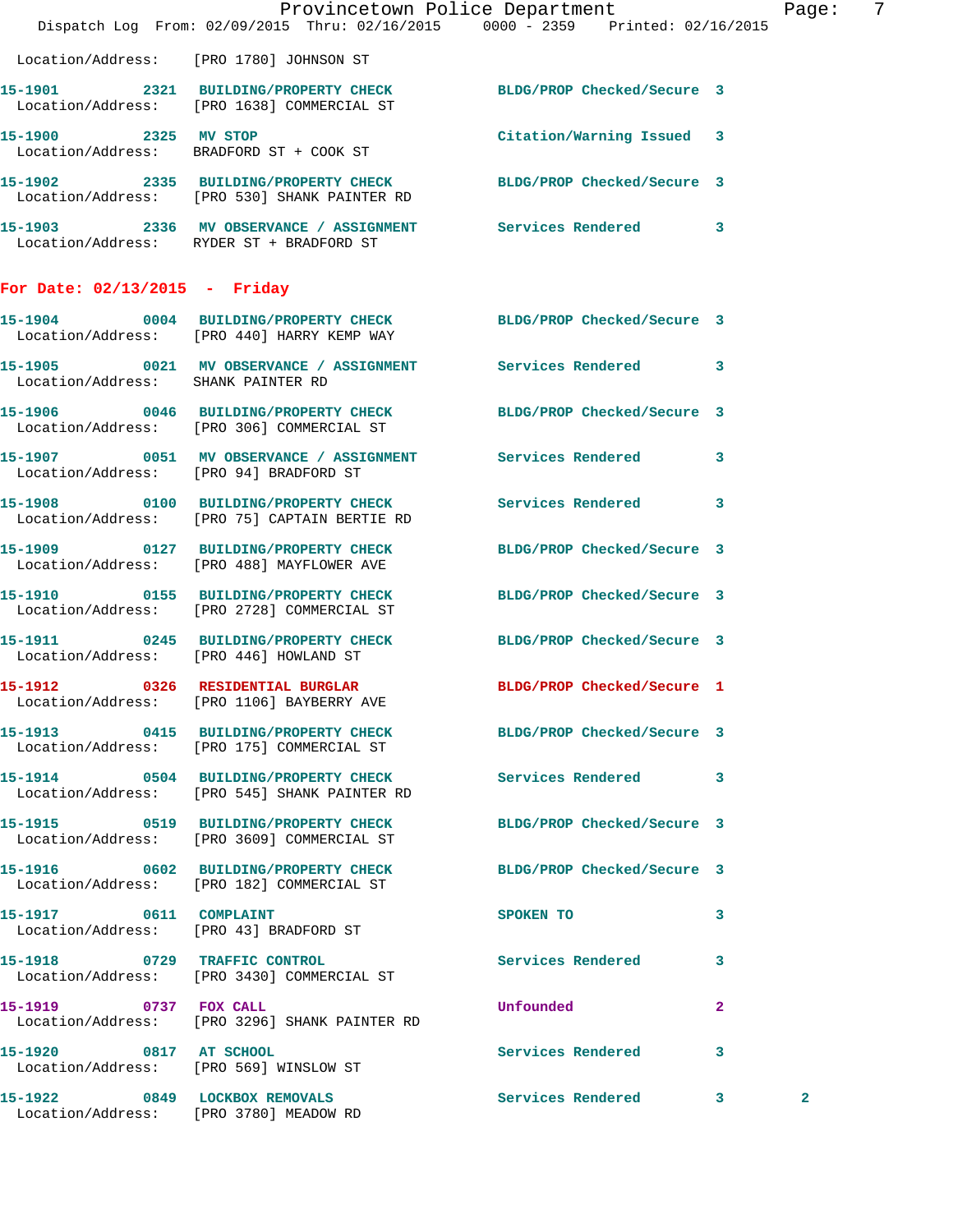|                                                           | Dispatch Log From: 02/09/2015 Thru: 02/16/2015 0000 - 2359 Printed: 02/16/2015                                        | Provincetown Police Department              |              | Page: 8 |  |
|-----------------------------------------------------------|-----------------------------------------------------------------------------------------------------------------------|---------------------------------------------|--------------|---------|--|
|                                                           |                                                                                                                       |                                             |              |         |  |
|                                                           | 15-1923 0850 BUILDING/PROPERTY CHECK BLDG/PROP Checked/Secure 3<br>Location/Address: [PRO 571] ALDEN ST               |                                             |              |         |  |
|                                                           | 15-1924 0925 BUILDING/PROPERTY CHECK BLDG/PROP Checked/Secure 3<br>Location/Address: [PRO 433] RYDER ST EXT           |                                             |              |         |  |
| Refer To Accident: 15-13-AC<br>Refer To Summons: 15-22-AR | 15-1925 0934 MVA/EXPIRED LICENSE Services Rendered 1<br>Location/Address: HARRY KEMP WAY + BREWSTER ST                |                                             |              |         |  |
|                                                           | 15-1926 0937 MV OBSERVANCE / ASSIGNMENT Services Rendered 3<br>Location/Address: [PRO 447] JEROME SMITH RD            |                                             |              |         |  |
|                                                           | 15-1927 0946 NECK PAIN EVALUATION PATIENT REFUSAL 1<br>Location/Address: HARRY KEMP WAY + BREWSTER ST                 |                                             |              |         |  |
|                                                           | 15-1928 1012 BUILDING/PROPERTY CHECK BLDG/PROP Checked/Secure 3<br>Location/Address: [PRO 3430] COMMERCIAL ST         |                                             |              |         |  |
| 15-1929 1034 ASSIST CITIZEN                               | $\frac{1}{2}$<br>Location/Address: [PRO 1269] ALDEN ST                                                                | Services Rendered 3                         |              |         |  |
|                                                           | 15-1930 1047 BUILDING/PROPERTY CHECK BLDG/PROP Checked/Secure 3<br>Location/Address: [PRO 2483] COMMERCIAL ST         |                                             |              |         |  |
|                                                           | 15-1932 1058 MV OBSERVANCE / ASSIGNMENT Services Rendered 3<br>Location/Address: CONWELL ST + ROUTE 6                 |                                             |              |         |  |
|                                                           | 15-1931 1100 DUCK CALL<br>Location/Address: FRANKLIN ST + BRADFORD ST                                                 | <b>GONE ON ARRIVAL</b>                      | $\mathbf{2}$ |         |  |
|                                                           | 15-1933 1119 CITATION INSPECTION/REGISTRATI Citation/Warning Issued 3<br>Location/Address: NELSON AVE + RACE POINT RD |                                             |              |         |  |
|                                                           | 15-1934 1248 UNKNOWN MEDICAL/TRANSPORT Transported to Hospital 1<br>Location/Address: [PRO 361] COMMERCIAL ST         |                                             |              |         |  |
| Location/Address: [PRO 3222] ALDEN ST                     | 15-1936 1343 STROKE/TRANSPORT                                                                                         | <b>PATIENT REFUSAL</b>                      | 1            |         |  |
| 15-1938 1359 ANIMAL CALL                                  | Location/Address: [PRO 2645] SHANK PAINTER RD                                                                         | <b>Services Rendered</b> 2                  |              |         |  |
|                                                           | 15-1940 1517 SERVE RESTRAINING ORDER Services Rendered<br>Location/Address: [PRO 1362] CONANT ST                      |                                             | $\mathbf{2}$ |         |  |
|                                                           | 15-1941 1609 ANIMAL CALL<br>Location/Address: [PRO 1702] COMMERCIAL ST                                                | Services Rendered                           | $\mathbf{2}$ |         |  |
|                                                           | 15-1942 1628 MV OBSERVANCE / ASSIGNMENT Services Rendered 3<br>Location/Address: BRADFORD ST + HIGH POLE HILL         |                                             |              |         |  |
|                                                           | 15-1943 1700 ALARM - GENERAL<br>Location/Address: [PRO 3195] COMMERCIAL ST                                            | False Alarm <b>Exercise Service Service</b> | 1            |         |  |
|                                                           | 15-1944 1755 FOLLOW UP<br>Location/Address: [PRO 442] HARRY KEMP WAY                                                  | Services Rendered 2                         |              |         |  |
|                                                           | 15-1945 1756 HARASSMENT<br>Location/Address: [PRO 542] SHANK PAINTER RD                                               | <b>Services Rendered</b>                    | $\mathbf{2}$ |         |  |
|                                                           | 15-1946 1851 PARKING COMPLAINT / GENERAL GONE ON ARRIVAL 3<br>Location/Address: DYER ST + COMMERCIAL ST               |                                             |              |         |  |
|                                                           | 15-1947 1927 BUILDING/PROPERTY CHECK BLDG/PROP Checked/Secure 3<br>Location/Address: [PRO 1638] COMMERCIAL ST         |                                             |              |         |  |
| 15-1948 1950 MV STOP                                      | Location/Address: [PRO 539] SHANK PAINTER RD                                                                          | VERBAL WARNING 3                            |              |         |  |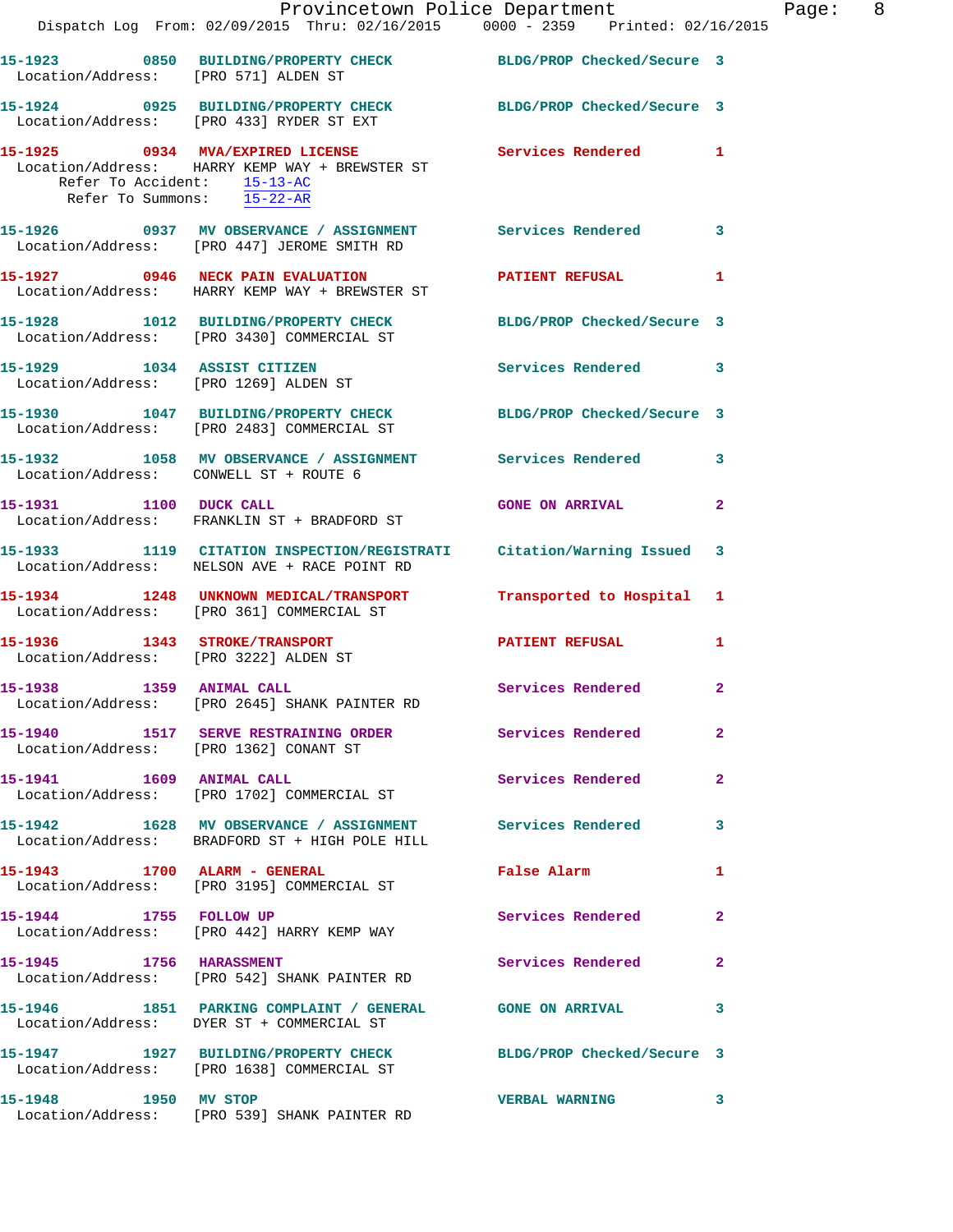|                                       | 15-1949 2039 MEDICAL EMERGENCY<br>Location/Address: [PRO 2737] COMMERCIAL ST                                  | Transported to Hospital 1  |                |   |
|---------------------------------------|---------------------------------------------------------------------------------------------------------------|----------------------------|----------------|---|
|                                       | 15-1952 2122 BUILDING/PROPERTY CHECK<br>Location/Address: [PRO 2818] CONWELL ST                               | BLDG/PROP Checked/Secure 3 |                |   |
|                                       | 15-1951 2124 BUILDING/PROPERTY CHECK<br>Location/Address: [PRO 175] COMMERCIAL ST                             | BLDG/PROP Checked/Secure 3 |                |   |
|                                       | 15-1953 2134 PARK, WALK & TALK<br>Location/Address: [PRO 106] COMMERCIAL ST                                   | Services Rendered          | $\overline{a}$ |   |
|                                       | 15-1954 2153 BUILDING/PROPERTY CHECK<br>Location/Address: [PRO 545] SHANK PAINTER RD                          | <b>Services Rendered</b>   | 3              |   |
|                                       | 15-1955 2316 BUILDING/PROPERTY CHECK<br>Location/Address: [PRO 2543] MACMILLAN WHARF                          | BLDG/PROP Checked/Secure 3 |                |   |
|                                       | 15-1956 2323 BUILDING/PROPERTY CHECK<br>Location/Address: [PRO 1645] HARRY KEMP WAY                           | BLDG/PROP Checked/Secure 3 |                |   |
|                                       | 15-1957 2328 MV OBSERVANCE / ASSIGNMENT<br>Location/Address: BRADFORD ST + HOWLAND ST                         | <b>Services Rendered</b>   | 3              |   |
|                                       | 15-1958 2329 MV OBSERVANCE / ASSIGNMENT Services Rendered<br>Location/Address: BRADFORD ST + JOHNSON ST       |                            | 3              |   |
|                                       | 15-1959 2358 BUILDING/PROPERTY CHECK Services Rendered<br>Location/Address: [PRO 2500] COMMERCIAL ST          |                            | 3              |   |
| For Date: $02/14/2015$ - Saturday     |                                                                                                               |                            |                |   |
|                                       | 15-1960 0008 LOBBY TRAFFIC<br>Location/Address: [PRO 542] SHANK PAINTER RD                                    | Services Rendered          | 2 <sup>1</sup> | 8 |
|                                       | 15-1962 0011 PARK, WALK & TALK<br>Location/Address: [PRO 175] COMMERCIAL ST                                   | Services Rendered          | $\mathbf{2}$   |   |
| Location/Address: [PRO 512] PRINCE ST | 15-1961 0014 BUILDING/PROPERTY CHECK                                                                          | BLDG/PROP Checked/Secure 3 |                |   |
|                                       | 15-1963 0015 BUILDING/PROPERTY CHECK BLDG/PROP Checked/Secure 3<br>Location/Address: [PRO 1638] COMMERCIAL ST |                            |                |   |
|                                       | 15-1964 0016 BUILDING/PROPERTY CHECK<br>Location/Address: [PRO 1638] COMMERCIAL ST                            | BLDG/PROP Checked/Secure 3 |                |   |
|                                       | 15-1965 0017 BUILDING/PROPERTY CHECK<br>Location/Address: [PRO 1638] COMMERCIAL ST                            | BLDG/PROP Checked/Secure 3 |                |   |

Location/Address: [OT] GRANITE ST

**15-1969 0141 BUILDING/PROPERTY CHECK BLDG/PROP Checked/Secure 3** 

Location/Address: COMMERCIAL ST

Location/Address: [PRO 444] HIGH POLE HILL

Location/Address: [PRO 2194] COMMERCIAL ST

Location/Address: [PRO 520] SANDY HILL LN

Location/Address: [PRO 2520] PRINCE ST

**15-1972 0248 BUILDING/PROPERTY CHECK BLDG/PROP Checked/Secure 3** 

**15-1973 0340 BUILDING/PROPERTY CHECK BLDG/PROP Checked/Secure 3**  Location/Address: [PRO 3256] COMMERCIAL ST

**15-1966 0054 911 GENERAL Taken/Referred to Other 1 15-1968 0136 ANIMAL CALL Could Not Locate 2** 

**15-1970 0200 ALARM - GENERAL Services Rendered 1 15-1971 0232 BUILDING/PROPERTY CHECK Services Rendered 3**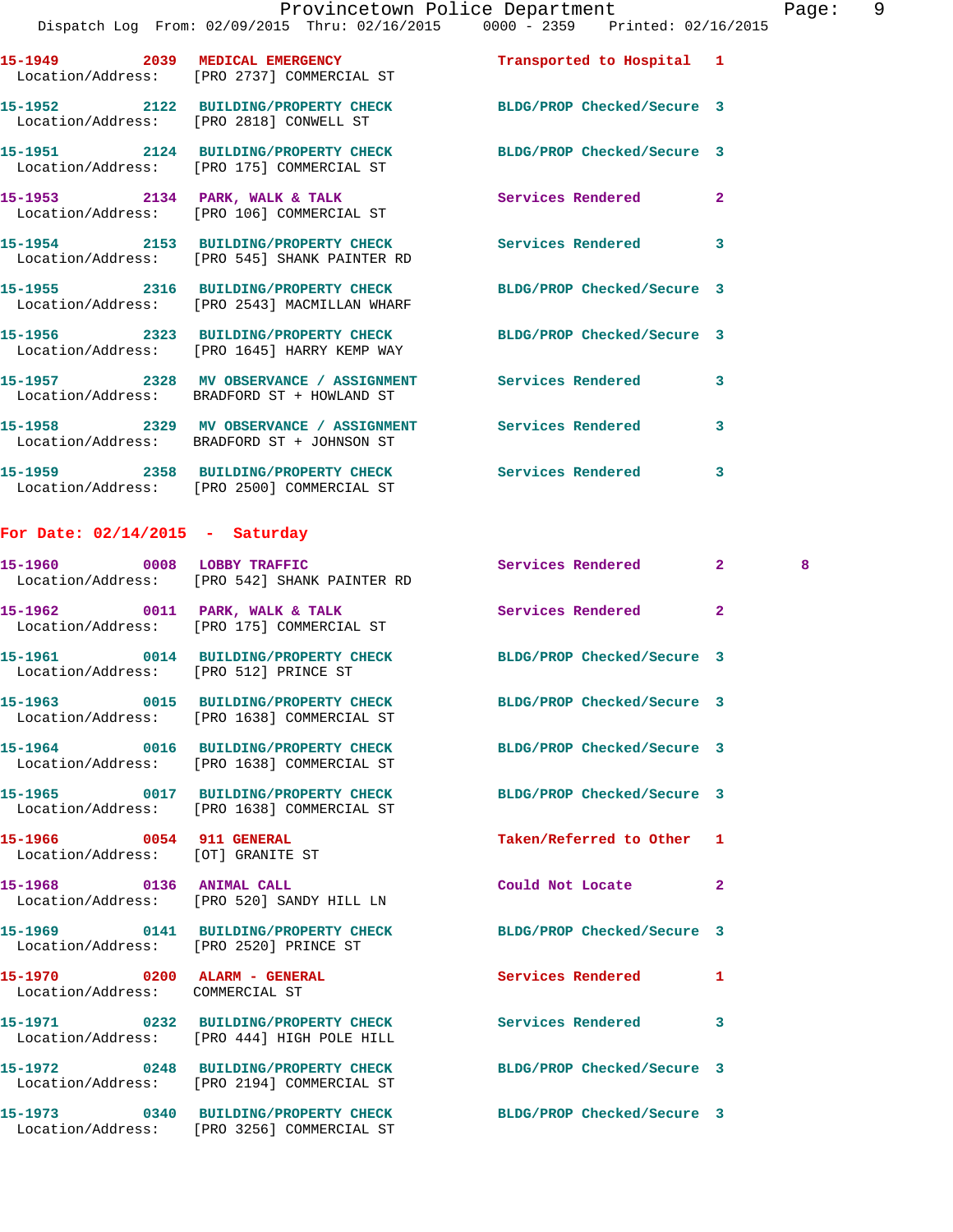|                                                            | 15-1975 0435 PARK, WALK & TALK<br>Location/Address: [PRO 539] SHANK PAINTER RD          | Services Rendered 2        |              |
|------------------------------------------------------------|-----------------------------------------------------------------------------------------|----------------------------|--------------|
|                                                            | 15-1974 0459 BUILDING/PROPERTY CHECK<br>Location/Address: [PRO 175] COMMERCIAL ST       | BLDG/PROP Checked/Secure 3 |              |
|                                                            | 15-1977 0511 BUILDING/PROPERTY CHECK<br>Location/Address: [PRO 1778] SHANK PAINTER RD   | BLDG/PROP Checked/Secure 3 |              |
| Location/Address: [PRO 2] ALDEN ST                         | 15-1976 0516 BUILDING/PROPERTY CHECK                                                    | BLDG/PROP Checked/Secure 3 |              |
|                                                            | 15-1978 0546 MV OBSERVANCE / ASSIGNMENT<br>Location/Address: HIGH POLE HL + BRADFORD ST | Services Rendered          | 3            |
|                                                            | 15-1979 0612 BUILDING/PROPERTY CHECK<br>Location/Address: [PRO 106] COMMERCIAL ST       | Services Rendered 3        |              |
| Location/Address: [PRO 554] TREMONT ST                     | 15-1980 0617 BUILDING/PROPERTY CHECK                                                    | BLDG/PROP Checked/Secure 3 |              |
| Location/Address: [PRO 1559] CONANT ST                     | 15-1981 0719 MEDICAL EMERGENCY/FALL                                                     | Transported to Hospital 1  |              |
| 15-1983 0749 MV STOP                                       | Location/Address: SHANK PAINTER RD + PROVINCE RD                                        | <b>VERBAL WARNING</b>      | 3            |
|                                                            | 15-1984 0814 BUILDING/PROPERTY CHECK<br>Location/Address: [PRO 3259] MACMILLAN WHARF    | BLDG/PROP Checked/Secure 3 |              |
| Location/Address: [PRO 571] ALDEN ST                       | 15-1985 0841 BUILDING/PROPERTY CHECK                                                    | BLDG/PROP Checked/Secure 3 |              |
| Location/Address: [PRO 3440] ROUTE 6                       | 15-1987 1114 MV OBSERVANCE / ASSIGNMENT Services Rendered                               |                            | 3            |
|                                                            | 15-1988 1247 PARK, WALK & TALK<br>Location/Address: [PRO 165] COMMERCIAL ST             | Services Rendered          | $\mathbf{2}$ |
|                                                            | 15-1989 1316 BUILDING/PROPERTY CHECK<br>Location/Address: [PRO 2898] JEROME SMITH RD    | BLDG/PROP Checked/Secure 3 |              |
| 15-1990 1318 FOLLOW UP                                     | Location/Address: [PRO 122] COMMERCIAL ST                                               | Services Rendered          | $\mathbf{2}$ |
|                                                            | 15-1991 1357 MV OBSERVANCE / ASSIGNMENT<br>Location/Address: BRADFORD ST + STANDISH ST  | Services Rendered          | 3            |
| 1409 HAZARDS<br>15-1992<br>Location/Address: COMMERCIAL ST |                                                                                         | Services Rendered          | $\mathbf{2}$ |
| 15-1993 1449 MEDICAL EMERGENCY                             | Location/Address: [PRO 1734] HOLWAY AVE                                                 | Transported to Hospital 1  |              |
| 15-1995 1522 SNOW BAN                                      | Location/Address: [PRO 349] COMMERCIAL ST                                               | Services Rendered          | $\mathbf{2}$ |
| 15-1996 1716 LOOSE DOG<br>Location/Address: OFF CONWELL ST |                                                                                         | <b>FOLLOW UP</b>           | $\mathbf{2}$ |
| 15-1997 1728 ALARM - GENERAL                               | Location/Address: [PRO 2144] CONWELL ST                                                 | False Alarm                | 1            |
| 15-1998 1823 MV DISABLED                                   | Location/Address: [PRO 1989] COMMERCIAL ST                                              | Services Rendered          | $\mathbf{2}$ |
| 15-1999 1845 ASSIST CITIZEN                                | Location/Address: [PRO 1507] BRADFORD ST                                                | Services Rendered 3        |              |

**15-2001 2222 MV COMPLAINT Services Rendered 2**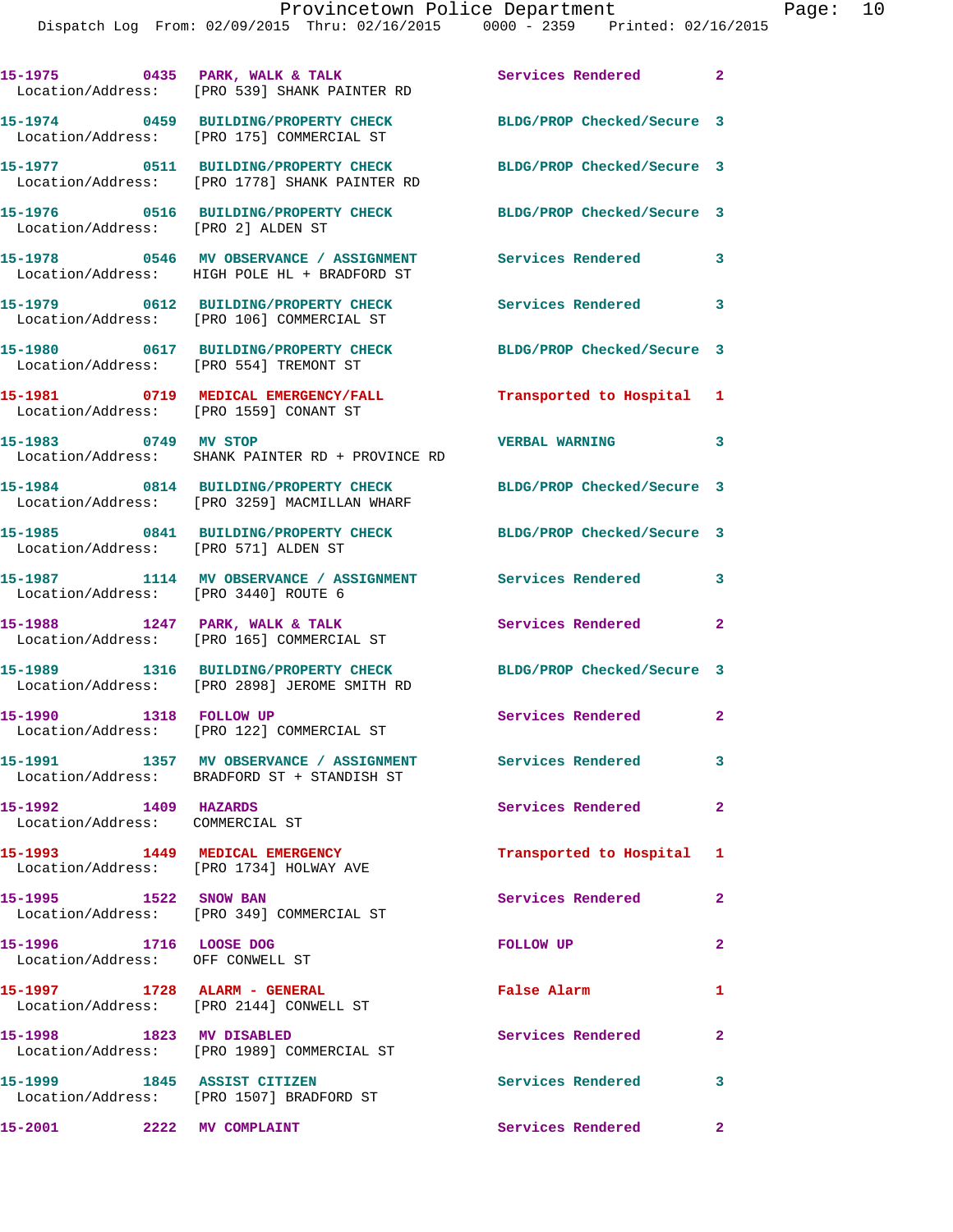|                                       | Dispatch Log From: 02/09/2015 Thru: 02/16/2015 0000 - 2359 Printed: 02/16/2015                                  | Provincetown Police Department |              | Page: 11 |  |
|---------------------------------------|-----------------------------------------------------------------------------------------------------------------|--------------------------------|--------------|----------|--|
|                                       | Location/Address: [PRO 2564] COMMERCIAL ST                                                                      |                                |              |          |  |
|                                       | 15-2002 2254 ESCORT/TRANSPORT Services Rendered 3<br>Location/Address: [PRO 3757] COMMERCIAL ST                 |                                |              |          |  |
|                                       | 15-2003 2311 COMPLAINT<br>Location/Address: [PRO 3443] COMMERCIAL ST                                            | SPOKEN TO                      | $\mathbf{3}$ |          |  |
|                                       | 15-2004 2318 E193 ON FOR STANDBY No Action Required 1<br>Location/Address: [PRO 1892] SHANK PAINTER RD          |                                |              |          |  |
| Location: CENTER ROAM                 | 15-2005 2323 PARK, WALK & TALK 3 Services Rendered                                                              |                                | $\mathbf{2}$ |          |  |
|                                       | 15-2006 2325 MV COMPLAINT NO No Action Required 2<br>Location/Address: [PRO 542] SHANK PAINTER RD               |                                |              |          |  |
| For Date: $02/15/2015$ - Sunday       |                                                                                                                 |                                |              |          |  |
|                                       | 15-2007 0028 COMPLAINT<br>Location/Address: [PRO 2539] RYDER ST EXT                                             | No Action Required 3           |              |          |  |
|                                       | 15-2008 0035 LOBBY TRAFFIC<br>Location/Address: [PRO 542] SHANK PAINTER RD                                      | Services Rendered 2            |              | 15       |  |
|                                       | 15-2011 0117 BUILDING/PROPERTY CHECK BLDG/PROP Checked/Secure 3<br>Location/Address: [PRO 2543] MACMILLAN WHARF |                                |              |          |  |
|                                       | 15-2010 0121 BUILDING/PROPERTY CHECK BLDG/PROP Checked/Secure 3<br>Location/Address: [PRO 1780] JOHNSON ST      |                                |              |          |  |
|                                       | 15-2012 0127 BUILDING/PROPERTY CHECK BLDG/PROP Checked/Secure 3<br>Location/Address: [PRO 175] COMMERCIAL ST    |                                |              |          |  |
| Location/Address: [PRO 2] ALDEN ST    | 15-2013 0211 BUILDING/PROPERTY CHECK BLDG/PROP Checked/Secure 3                                                 |                                |              |          |  |
|                                       | 15-2015 0226 BUILDING/PROPERTY CHECK<br>Location/Address: [PRO 2483] COMMERCIAL ST                              | BLDG/PROP Checked/Secure 3     |              |          |  |
| Location/Address: [PRO 512] PRINCE ST | 15-2014 0228 BUILDING/PROPERTY CHECK BLDG/PROP Checked/Secure 3                                                 |                                |              |          |  |
|                                       | 15-2016 0240 BUILDING/PROPERTY CHECK BLDG/PROP Checked/Secure 3<br>Location/Address: [PRO 530] SHANK PAINTER RD |                                |              |          |  |
|                                       | 15-2017 0314 BUILDING/PROPERTY CHECK BLDG/PROP Checked/Secure 3<br>Location/Address: [PRO 1989] COMMERCIAL ST   |                                |              |          |  |
|                                       | 15-2018 0317 BUILDING/PROPERTY CHECK<br>Location/Address: [PRO 1778] SHANK PAINTER RD                           | BLDG/PROP Checked/Secure 3     |              |          |  |
|                                       | 15-2019 0335 BUILDING/PROPERTY CHECK<br>Location/Address: [PRO 182] COMMERCIAL ST                               | BLDG/PROP Checked/Secure 3     |              |          |  |
|                                       | 15-2020 0351 BUILDING/PROPERTY CHECK BLDG/PROP Checked/Secure 3<br>Location/Address: [PRO 3609] COMMERCIAL ST   |                                |              |          |  |
|                                       | 15-2021 0450 BUILDING/PROPERTY CHECK<br>Location/Address: [PRO 106] COMMERCIAL ST                               | Services Rendered 3            |              |          |  |
|                                       | 15-2022 0512 BUILDING/PROPERTY CHECK BLDG/PROP Checked/Secure 3<br>Location/Address: [PRO 2206] COMMERCIAL ST   |                                |              |          |  |
|                                       | 15-2023 0529 BUILDING/PROPERTY CHECK BLDG/PROP Checked/Secure 3<br>Location/Address: [PRO 440] HARRY KEMP WAY   |                                |              |          |  |
|                                       | 15-2024 0541 BUILDING/PROPERTY CHECK BLDG/PROP Checked/Secure 3<br>Location/Address: [PRO 3256] COMMERCIAL ST   |                                |              |          |  |
|                                       |                                                                                                                 |                                |              |          |  |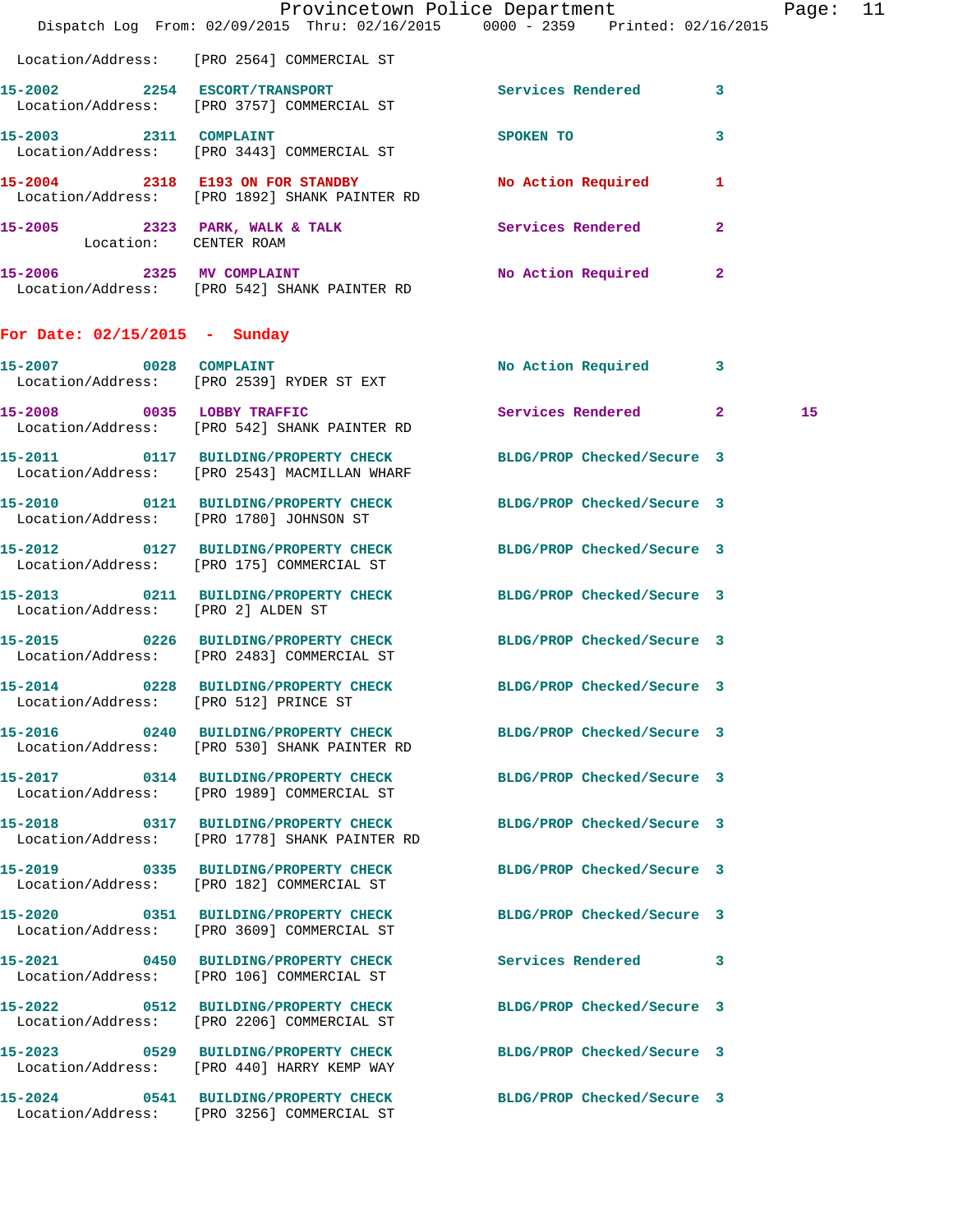|                                        | Provincetown Police Department<br>Dispatch Log From: 02/09/2015 Thru: 02/16/2015 0000 - 2359 Printed: 02/16/2015 |                           |              | Page: 12 |  |
|----------------------------------------|------------------------------------------------------------------------------------------------------------------|---------------------------|--------------|----------|--|
|                                        | 15-2025 0559 BUILDING/PROPERTY CHECK BLDG/PROP Checked/Secure 3<br>Location/Address: [PRO 306] COMMERCIAL ST     |                           |              |          |  |
|                                        | 15-2026 0601 BUILDING/PROPERTY CHECK BLDG/PROP Checked/Secure 3<br>Location/Address: [PRO 446] HOWLAND ST        |                           |              |          |  |
|                                        | 15-2033 0812 SERVICE CALL<br>Location/Address: GOSNOLD ST + BRADFORD ST                                          | Services Rendered 3       |              |          |  |
|                                        | 15-2028      0820   ALARM - GENERAL<br>Location/Address:   [PRO 3222] ALDEN ST                                   | Services Rendered 1       |              |          |  |
| Location/Address: [PRO 963] KILEY CT   | 15-2027 0825 BUILDING/PROPERTY CHECK BLDG/PROP Checked/Secure 3                                                  |                           |              |          |  |
|                                        | 15-2029 0830 HAZARDS/TOWN CRANE<br>Location/Address: [PRO 106] COMMERCIAL ST                                     | Services Rendered 2       |              |          |  |
|                                        | 15-2030 0839 MEDICAL EMERGENCY<br>Location/Address: [PRO 684] ATKINS MAYO RD                                     | PATIENT REFUSAL 1         |              |          |  |
| Location/Address: [PRO 575] WINSLOW ST | 15-2031 0848 WIRES DOWN                                                                                          | Taken/Referred to Other 2 |              |          |  |
|                                        | 15-2032 0921 FIRE, OTHER<br>Location/Address: [PRO 1892] SHANK PAINTER RD                                        | Services Rendered 1       |              |          |  |
| Location/Address: HARRY KEMP WAY       | 15-2034 0934 MEDICAL EMERGENCY/BREATHING                                                                         | Transported to Hospital 1 |              |          |  |
|                                        | 15-2038 1000 SERVICE CALL/POWER OUT Services Rendered 3<br>Location/Address: [PRO 542] SHANK PAINTER RD          |                           |              |          |  |
|                                        | 15-2035 1003 ASSIST CITIZEN/REASSURANCE CHE Services Rendered<br>Location/Address: [PRO 1540] COMMERCIAL ST      |                           | $\mathbf{3}$ |          |  |
| 15-2041 1009 COMPLAINT                 | Location/Address: [PRO 1375] DAGGETT LN                                                                          | Services Rendered 3       |              |          |  |
|                                        | 15-2036 1020 ALARM - GENERAL<br>Location/Address: [PRO 3193] COMMERCIAL ST                                       | Services Rendered 1       |              |          |  |
|                                        | 15-2037 1028 ASSIST CITIZEN/REASSURANCE Services Rendered<br>Location/Address: [PRO 2144] CONWELL ST             |                           |              |          |  |
|                                        | 15-2040 1159 SERVICE CALL<br>Location/Address: [PRO 1245] SEASHORE PARK DR                                       | <b>Services Rendered</b>  | $\mathbf{3}$ |          |  |
| 15-2042 1209 SERVICE CALL              | Location/Address: [PRO 542] SHANK PAINTER RD                                                                     | Services Rendered 3       |              |          |  |
|                                        | 15-2043 1234 ASSIST CITIZEN/REASSURANCE SPOKEN TO<br>Location/Address: [PRO 2026] BRADFORD ST                    |                           | 3            |          |  |
| 15-2044 1259 HAZARDS                   | Location/Address: MONTELLO ST + BRADFORD ST                                                                      | Services Rendered         | $\mathbf{2}$ |          |  |
|                                        | 15-2045 1329 ASSIST AGENCY / MUTUAL AID<br>Location/Address: [PRO 2611] COMMERCIAL ST                            | Taken/Referred to Other 3 |              |          |  |
| 15-2046 1433 HAZARDS                   | Location/Address: [PRO 3430] COMMERCIAL ST                                                                       | Taken/Referred to Other 2 |              | 8        |  |
|                                        | 15-2047 1633 MV DISABLED<br>Location/Address: [PRO 2490] PROVINCELANDS RD                                        | Services Rendered 2       |              | 1        |  |
| 15-2048 1639 MV DISABLED               | Location/Address: [PRO 2490] PROVINCELANDS RD                                                                    | Services Rendered         | $\mathbf{2}$ |          |  |
|                                        |                                                                                                                  | Services Rendered 1       |              |          |  |

Location/Address: [PRO 2144] CONWELL ST